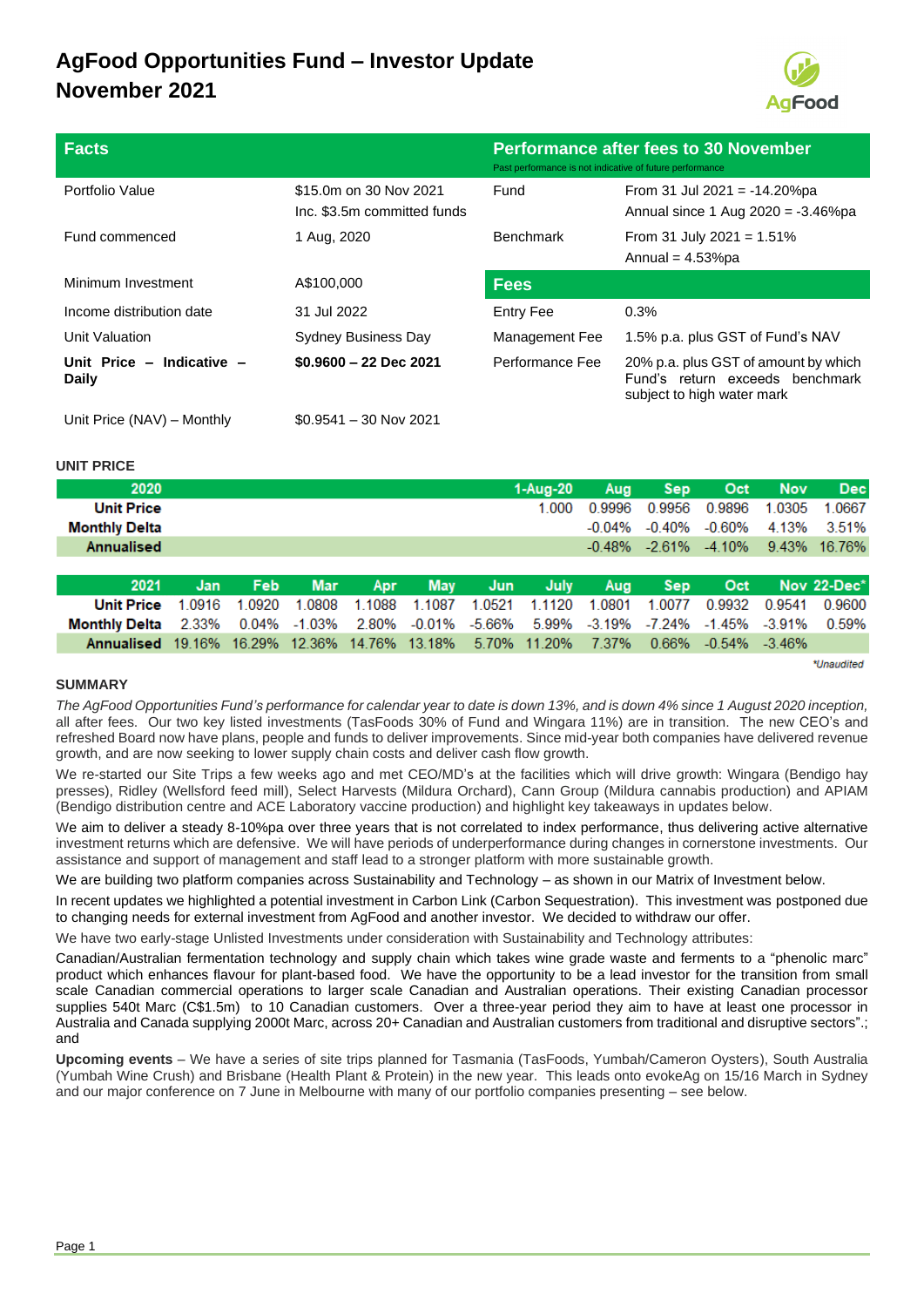



*Source: AgFood Fund*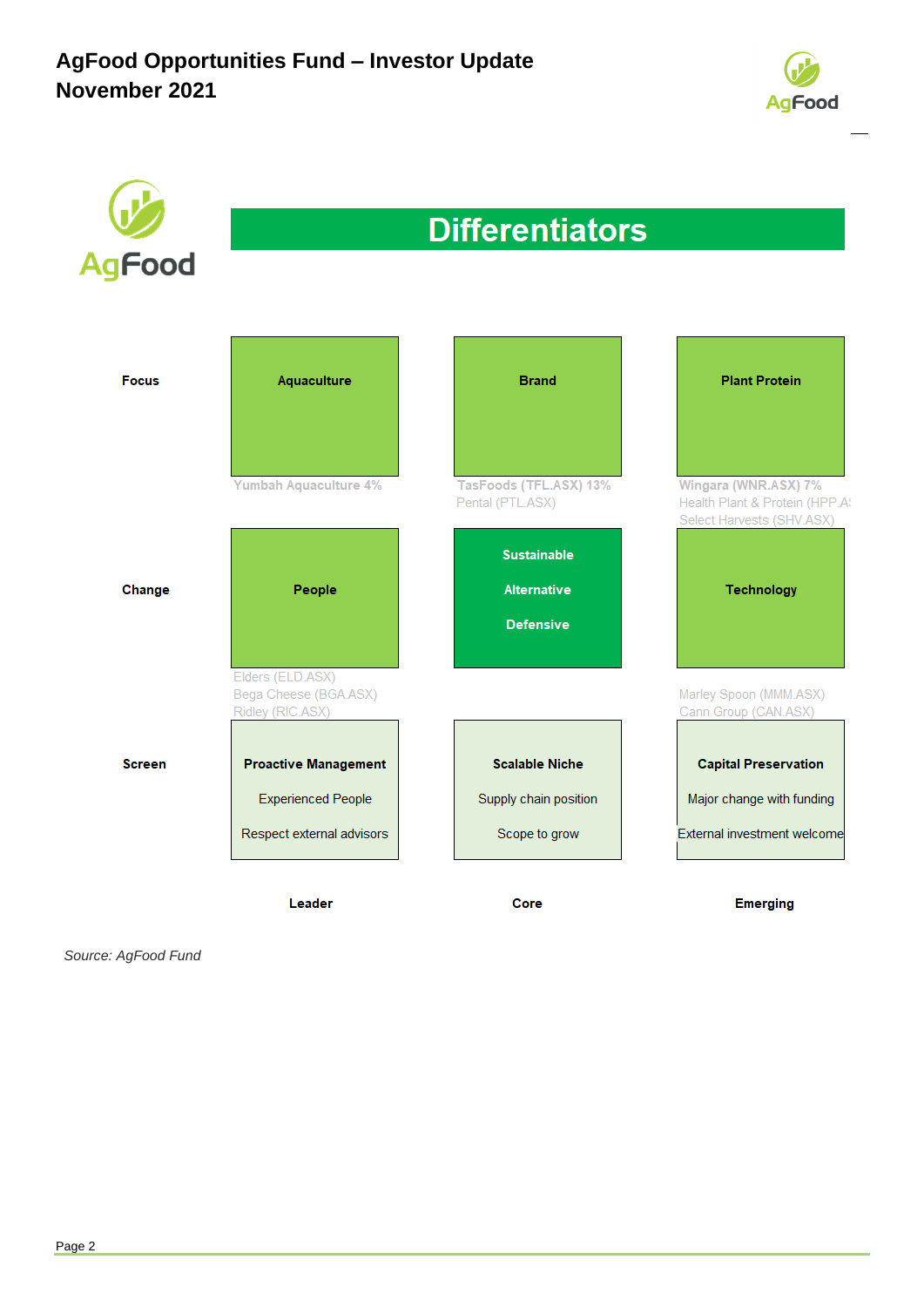## **AgFood Opportunities Fund – Investor Update November 2021**



### **CURRENT PLATFORM**

AgFood Opportunities Fund is 57% in ASX listed shares, 20% in unlisted investments and 23% in cash (mostly in committed funds). We have a number of unlisted opportunities which will move us to 40/60 unlisted and listed companies across sustainable platforms in: protein; aquaculture; brand and technology.

- 1. **Protein** We have three cornerstone positions in emerging companies that use around 55% of the Fund and holdings in agfood leaders:
	- 12.2% of TasFoods (TFL) Premium Tasmanian dairy and poultry;
	- 8.6% of Wingara (WNR) Oaten hay processing and supply into North Asian dairy; and,
	- 1.8% of Health Plant & Protein (HPP) Hawaiian Macadamia and North American distribution)
	- AgFood protein leaders include Elders (ELD), Select Harvests (SHV) and Ridley (RIC)
- 2. **Aquaculture** We have 20% of the Fund in Aquaculture.
	- We invested \$3m into the unlisted Yumbah Aquaculture equity raising. Yumbah/Cameron Oysters made operating \$10.4m EBITDA to 30 June 2021 and is valued at \$80m post purchasing Cameron's Oysters and Enterprise Value of \$103m (EV/EBITDA of 9.9x) – *Source: Company AGM.*
	- We expect Yumbah to IPO with an 18-month time frame and activate a few internal or external growth opportunities ahead of an IPO
- 3. **Brand/Distribution** We have positions in leading food brands such as TasFoods ("Pyengana", "Nichols", "Betta Milk", 29% of Portfolio), Bega Cheese (BGA – 0.5%), Marley Spoon (MMM – 0.5%)

#### **FUNDING THE NEXT PHASE**

The AgFood Opportunities Fund (**"AgFood")** is considering several more significant unlisted investments and listed investment with a combined \$12m of capital over the next 12 months – see below. We divide them into three tiers:

- 1. Always fund from existing cash and investments.
- 2. Funded from existing and new funds raised
- 3. Funded from above and co-investment from other investors (for a fee)

We are currently seeking to raise a further \$5m to \$10m from existing and new investors to have capacity for the Tier 1 and Tier 2 opportunities under consideration.

The AgFood Opportunities Fund Information Memorandum, Unit Pricing and Application Form are available on [www.agfood.com.au](http://www.agfood.com.au/)

### **UNLISTED COMPANIES UNDER CONSIDERATION**

| <b>Company Name</b>                          | <b>Sector</b>                                | <b>Website</b>   | <b>State</b>        |  |
|----------------------------------------------|----------------------------------------------|------------------|---------------------|--|
| <b>Committed Funds</b>                       |                                              |                  |                     |  |
| Yumbah Aquaculture                           | Aquaculture – abalone, oysters, mussels      | yumbah           | Vic, SAust & Tas    |  |
|                                              |                                              |                  |                     |  |
| <b>Cash Generating</b>                       |                                              |                  |                     |  |
| 4 x Grower/Processor/Brand                   | Dairy / Pork / Petfood / Clothes             | Australia        |                     |  |
| 2<br>Pharmaceutical<br>$\times$<br>Producers | Vaccines / Therapy                           |                  | Australia           |  |
| Restaurant chain                             | Food/Entertainment                           |                  | Australia           |  |
|                                              |                                              |                  |                     |  |
| <b>Pre-Cash Flow</b>                         |                                              |                  |                     |  |
| Wine waste processor                         | Canadian/Australian conversion of wine waste |                  | Canadian/Australian |  |
| <b>Hatch Biosystems</b>                      | Insect protein manufacture from waste        | <b>Hatch Bio</b> | Vic                 |  |
| AgTech Platform                              | Plant based biotech                          |                  | Australia           |  |
| AgData Platform                              | Supply chain data                            |                  | Australia           |  |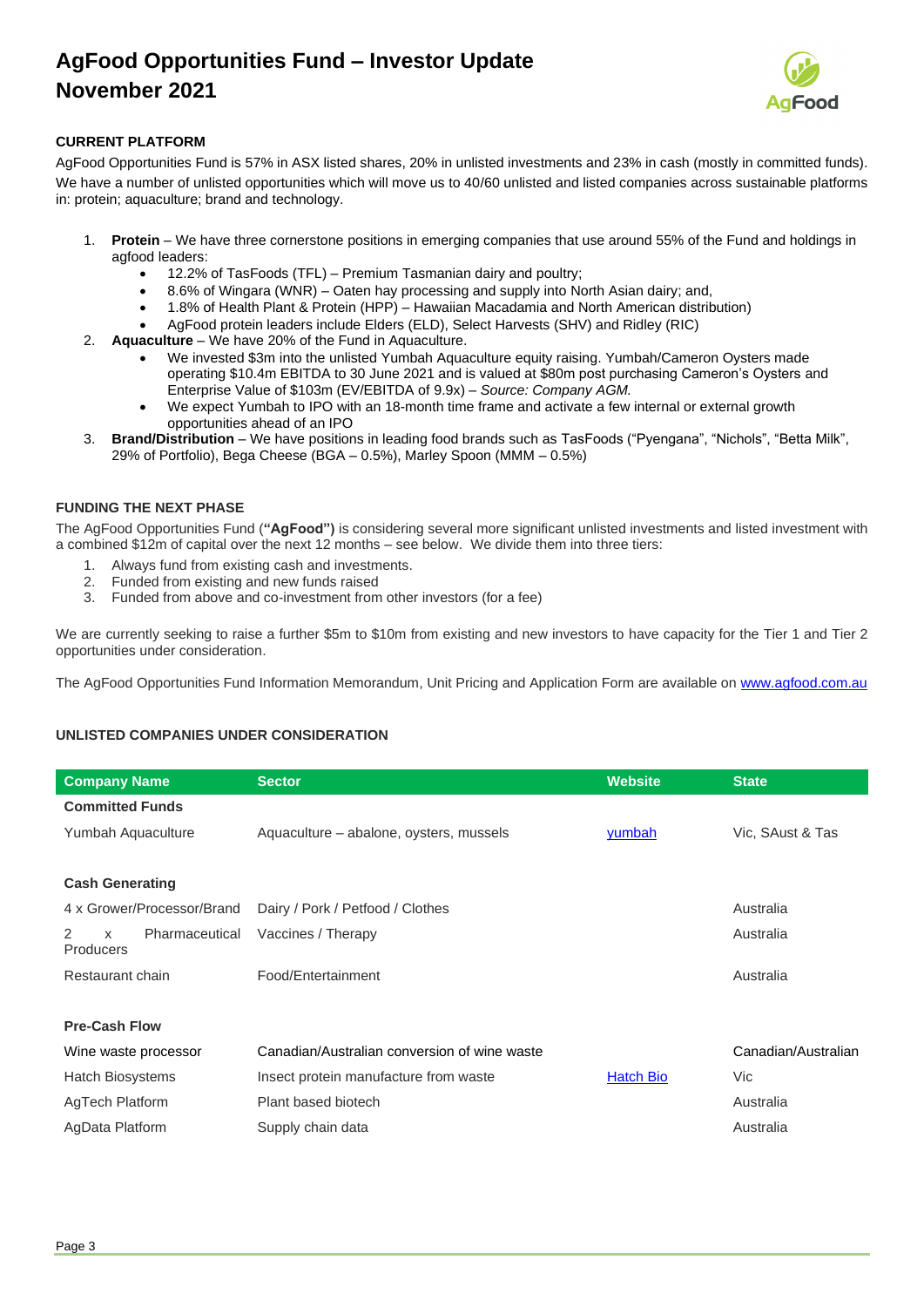



**Opportunities Fund** 



# 20th Australasian AgFood Event - In Person

**Sustainability & Scalable Cash Flow** 

Tuesday 7 June 2022 - 8:30am to 5:30pm - Melbourne

## $\rightarrow$  Speakers include:

AAco (AAC) Hugh Killen (MD) **APIAM (AHX)** Chris Richards (MD) Bega Cheese (BGA) Barry Irvin (Exec Chair) **Bubs Australia (BUB) Kristy Carr (MD)** DeltaAg (Unlisted) Gerard Hines (MD) Elders (ELD) Mark Allison (MD) Fonterra Australia (FSF) Rene Dedoncker (MD) Health, Plant & Protein (HPP) Dennis Lin (MD) Nutrien (NTR.TSE) Rob Clayton (MD) Rabo Carbon Bank Ridley (RIC) Quinton Hildebrand (MD) Select Harvests (SHV) Paul Thompson (MD) SunPork Rob van Barneveld (MD) TasFoods (TFL) Scott Hadley (CEO) Tassal (TGR) Mark Ryan (MD) Wingara (WNR) James Whiteside (CEO) Yumbah David Wood (CEO) Plus: Gov't/Regulator - Emissions & Clean Energy

## $\rightarrow$  On-line link:

## $\rightarrow$  Investor Value-Add:

- 18 Speakers across whole ag food, carbon and water supply chains
- Speakers present for 15min each and Q&A
- · Interactive peer panels

### piensz@pacpartners.com.au Paul Jensz +61 410 650 909

## $\rightarrow$  Reasons to Attend:

- · Sustainability, diversity, soil carbon and water management are the critical part of delivering agfood solutions
- . Today provides insight, strategy and tangible steps to generate sustainable cash flow
- . 20 year track record as #1 investor agfood event

## $\rightarrow$  Focus on Carbon and Water

### Global carbon balance:

- . 11Gt added to atmosphere each year from fossil fuels & cement
- 800Gt in the atmosphere
- 600Gt in vegetation and animals
- 1,500Gt in top 1m of soil

Potential solution - sequest 2x fossil fuel/cement carbon made each year

### Global water balance

- Six fold increase in fresh water use since 1990
- 70% used in agriculture
- More efficient use of water is part of solution
- · Improved soil carbon is critical also

maxandrews@agfood.com.au Max Andrews +61 402 817 911